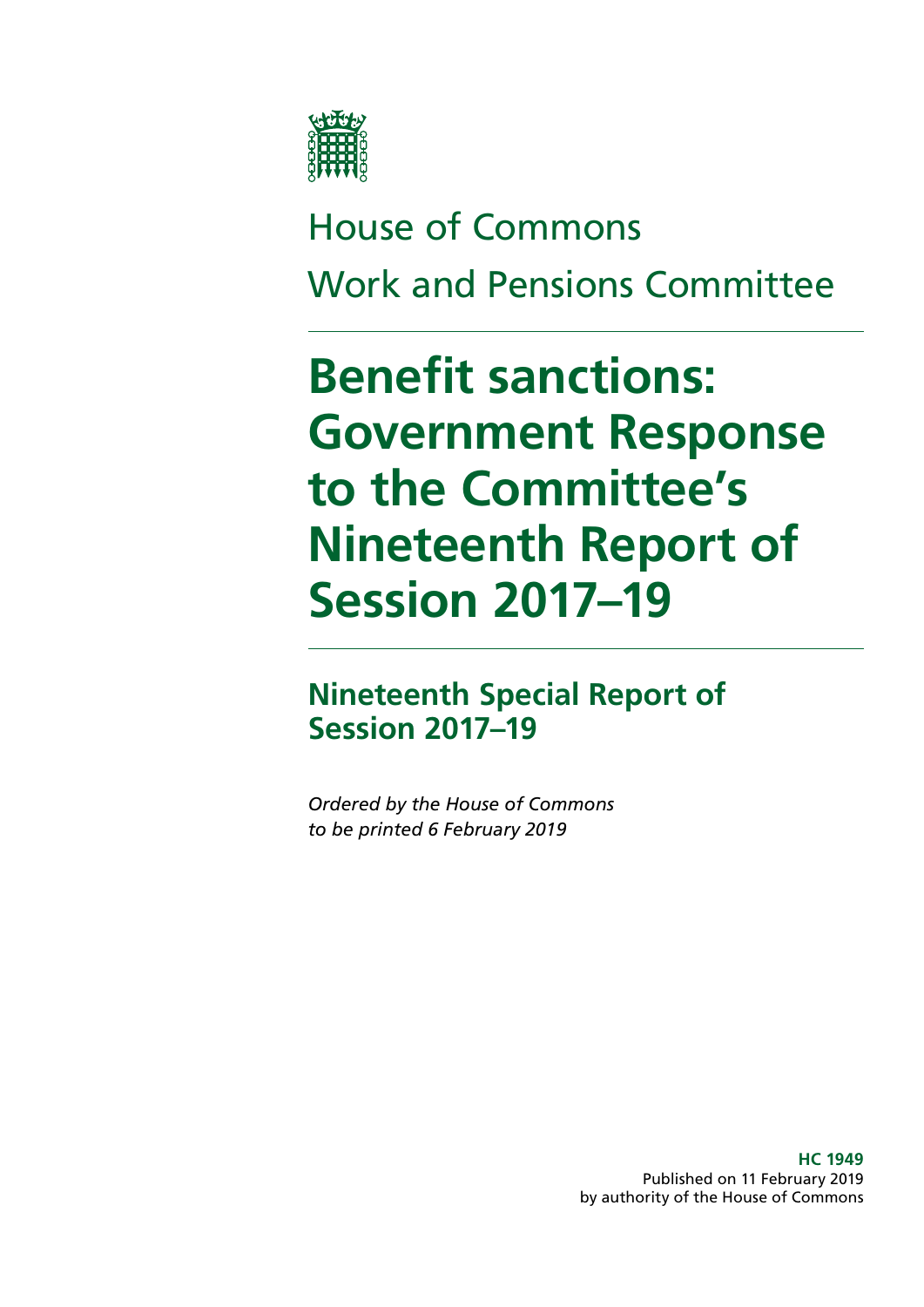#### **Work and Pensions Committee**

The Work and Pensions Committee is appointed by the House of Commons to examine the expenditure, administration, and policy of the Department for Work and Pensions and its associated public bodies.

#### **Current membership**

[Frank Field MP](https://www.parliament.uk/biographies/commons/frank-field/478) (*Independent, Birkenhead*) (Chair) [Heidi Allen MP](https://www.parliament.uk/biographies/commons/heidi-allen/4516) (*Conservative, South Cambridgeshire*) [Jack Brereton MP](https://www.parliament.uk/biographies/commons/jack-brereton/4643) (*Conservative, Stoke-on-Trent South*) [Alex Burghart MP](https://www.parliament.uk/biographies/commons/alex-burghart/4613) (*Conservative, Brentwood and Ongar*) [Neil Coyle MP](https://www.parliament.uk/biographies/commons/neil-coyle/4368) (*Labour, Bermondsey and Old Southwark*) [Rosie Duffield MP](https://www.parliament.uk/biographies/commons/rosie-duffield/4616) (*Labour, Canterbury*) [Ruth George MP](https://www.parliament.uk/biographies/commons/ruth-george/4662) (*Labour, High Peak*) [Steve McCabe MP](https://www.parliament.uk/biographies/commons/steve-mccabe/298) (*Labour, Birmingham, Selly Oak*) [Nigel Mills MP](https://www.parliament.uk/biographies/commons/nigel-mills/4136) (*Conservative, Amber Valley*) [Chris Stephens MP](https://www.parliament.uk/biographies/commons/chris-stephens/4463) (*Scottish National Party, Glasgow South West*) [Derek Thomas MP](https://www.parliament.uk/biographies/commons/derek-thomas/4532) (*Conservative, St Ives*)

#### **Powers**

The Committee is one of the departmental select committees, the powers of which are set out in House of Commons Standing Orders, principally in SO No 152. These are available on the internet via [www.parliament.uk.](https://www.parliament.uk/)

#### **Publication**

Committee reports are published on the [publications page](https://www.parliament.uk/business/committees/committees-a-z/commons-select/work-and-pensions-committee/publications/) of the Committee's website and in print by Order of the House.

Evidence relating to this report is published on the [inquiry page](https://www.parliament.uk/business/committees/committees-a-z/commons-select/work-and-pensions-committee/inquiries/parliament-2017/benefit-sanctions-inquiry-17-19/publications/) of the Committee's website.

#### **Committee staff**

The current staff of the Committee are Anne-Marie Griffiths (Clerk), Stuart Ramsay (Second Clerk), Libby McEnhill and James Mirza Davies (Senior Committee Specialists), Kemi Duroshola (Committee Specialist), George Steer (Assistant Policy Analyst), Jessica Bridges Palmer (Senior Media and Policy Officer), Esther Goosey (Senior Committee Assistant), Michelle Garratty (Committee Assistant).

#### **Contacts**

All correspondence should be addressed to the Clerk of the Work and Pensions Committee, House of Commons, London SW1A 0AA. The telephone number for general enquiries is 020 7219 8976; the Committee's email address is [workpencom@parliament.uk](mailto:workpencom%40parliament.uk?subject=)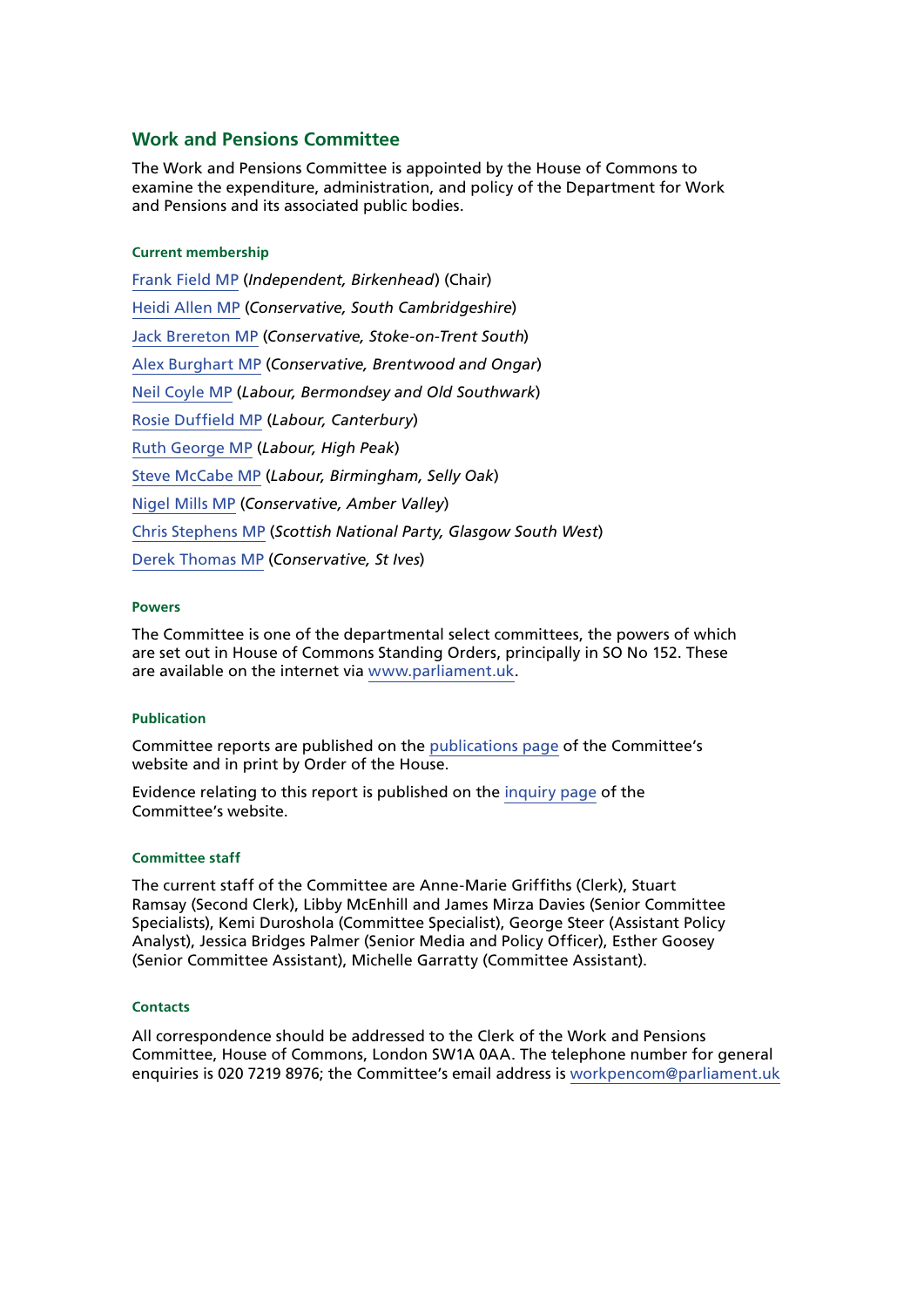# Nineteenth Special Report

The Work and Pensions Committee published its Nineteenth Report of Session 2017–19, [Benefit Sanctions,](https://publications.parliament.uk/pa/cm201719/cmselect/cmworpen/955/95502.htm) on 6 November 2018. The Government response was received on 1 February 2019 and is appended below.

# Appendix

The Government welcomes the Nineteenth Report of Session 2017–19, following the Committee's inquiry into benefits sanctions.

2. The Committee agrees<sup>1</sup> with the Government that the principles of conditionality and sanctions are an important part of the welfare system.

> "For a long time, the UK's out-of-work benefits have been framed in terms of responsibilities and rights, from which derives a system of conditionality and sanctions. […] The Committee does not believe in unconditional benefits for those who are capable of moving into work. [...]"<sup>2</sup>

3. Conditionality has been a feature of benefit entitlement in the UK since the formation of the welfare state. Claimants on work-related benefits are generally expected to undertake certain activities in return for financial support through the benefit system. When a claimant fails, without good reason, to undertake these, a reduction of benefit (a sanction) is applied.

4. Latest data, published 12 November in the Benefit Sanction Statistics,<sup>3</sup> shows that the proportion of those subject to conditionality on Universal Credit undergoing a sanction was 2.9 per cent in August 2018.

5. Financial sanctions for refusing job offers, or failing to participate in activities to help claimants into work, are also typical across members of the Organisation for Economic Co-operation and Development and other developed countries.

6. Work is the most effective route out of poverty. The Government is committed to helping people find work through a wide-range of support, targeted to each individual's personal circumstances. Conditionality and sanctions aim to motivate claimants to engage with the support on offer to look actively for work, and thereby to move into work, while ensuring the system is fair to the taxpayer.

7. Officials have looked at a wide range of international studies,<sup>4</sup> and evidence from these is clear that benefit systems supported by conditionality are effective at moving

<sup>1</sup> House of Commons Work and Pensions Committee, Oral evidence: Benefit sanctions, HC 955, Q238 and Q249.

<sup>2</sup> House of Commons Work and Pensions Committee, Benefit Sanctions, Nineteenth Report of Session 2017–2019, Summary – Page 3

<sup>3</sup> [https://assets.publishing.service.gov.uk/government/uploads/system/uploads/attachment\\_data/file/755742/](https://assets.publishing.service.gov.uk/government/uploads/system/uploads/attachment_data/file/7557) [benefit-sanctions-statistics-to-july-2018.pdf](https://assets.publishing.service.gov.uk/government/uploads/system/uploads/attachment_data/file/7557)

<sup>4</sup> Several studies were referred to, from Germany, Sweden, Switzerland, Denmark and the Netherlands. Including: The Effect of Sanctions on Exit from Unemployment [\(http://repec.iza.org/dp3015.pdf\)](http://repec.iza.org/dp3015.pdf); The Effect of Benefit Sanctions on The Duration of Unemployment ([https://www.research-collection.ethz.ch/bitstream/](https://www.research-collection.ethz.ch/bitstream/handle/20.500.11850/146650/eth-25612-01.pdf?sequen) [handle/20.500.11850/146650/eth-25612–01.pdf?sequence=1&isAllowed=y](https://www.research-collection.ethz.ch/bitstream/handle/20.500.11850/146650/eth-25612-01.pdf?sequen)), and Monitoring Job Offer Decisions, Punishments, Exit to Work, and Job Quality [\(http://ftp.iza.org/dp4325.pdf](http://ftp.iza.org/dp4325.pdf))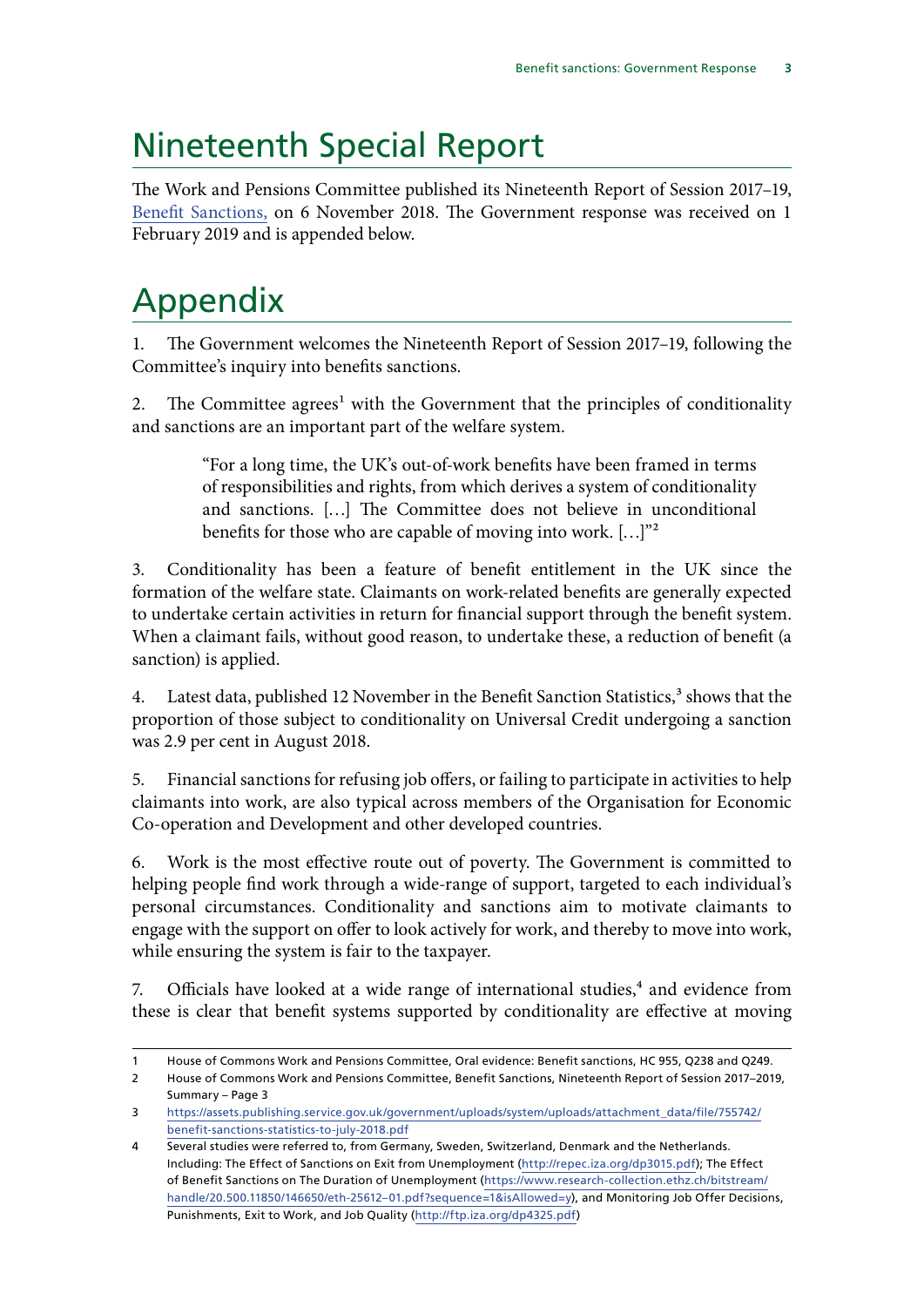people into work, and that sanctions are a key part of conditionality. Transitions into work typically increase following a sanction, but there is some evidence from these studies that officials have looked at that shows this can come at the expense of lower wages.

8. The Government thanks the Committee for its recommendations. They have been given full consideration.

9. The Government's response to these recommendations is set out below and forms the content of the remainder of this memorandum.

# **Evidence on the effectiveness of sanctions**

*We recommend that the Department urgently evaluate the effectiveness of reforms to welfare conditionality and sanctions introduced since 2012 in achieving their stated policy aims. The Department should commission an independent review of its methodology for this work. (Paragraph 24)*

*We recommend that the Department include in the evaluation we have recommended an assessment — to whatever extent is feasible — of the impact sanctions have on claimants' financial and personal well-being, as well as on wider public services. It should take expert advice on how to achieve this and consider commissioning external research if necessary. (Paragraph 31)*

10. The Government accepts the recommendation to evaluate the effectiveness of reforms to welfare conditionality and sanctions, and the Department currently supports elements of research on well-being through providing data to external research bodies.

11. The Department will focus its evaluation on whether the sanctions regime within Universal Credit (UC) is effective at supporting claimants to search for work. UC administrative data will be used to look at the impact a sanction has on an individual's likelihood of entering work and on their earnings once they are in work. This evaluation will be completed internally, and the Department will liaise with external experts to quality assure the methodology used for this analysis. The Department would look to publish its results in late Spring 2019.

12. The Department is already supporting elements of the research in this space and it has made sanctions data available to external researchers via the Administrative Data Research Network to look at health outcomes. Following the evaluation into the effectiveness of reform to welfare conditionality and sanctions, the Department will decide on options for undertaking further analysis on well-being.

#### *We further recommend that higher level sanctions should be reduced to two, four and six months for first, second and subsequent failures to comply, until the Department can present robust evidence that longer sanctions would be more effective at moving people into work. (Paragraph 24)*

13. The Government does not accept the recommendation to reduce sanction lengths. As part of the evaluation committed to in the previous recommendation, the Department will consider whether the amount of time undergoing a sanction influences work search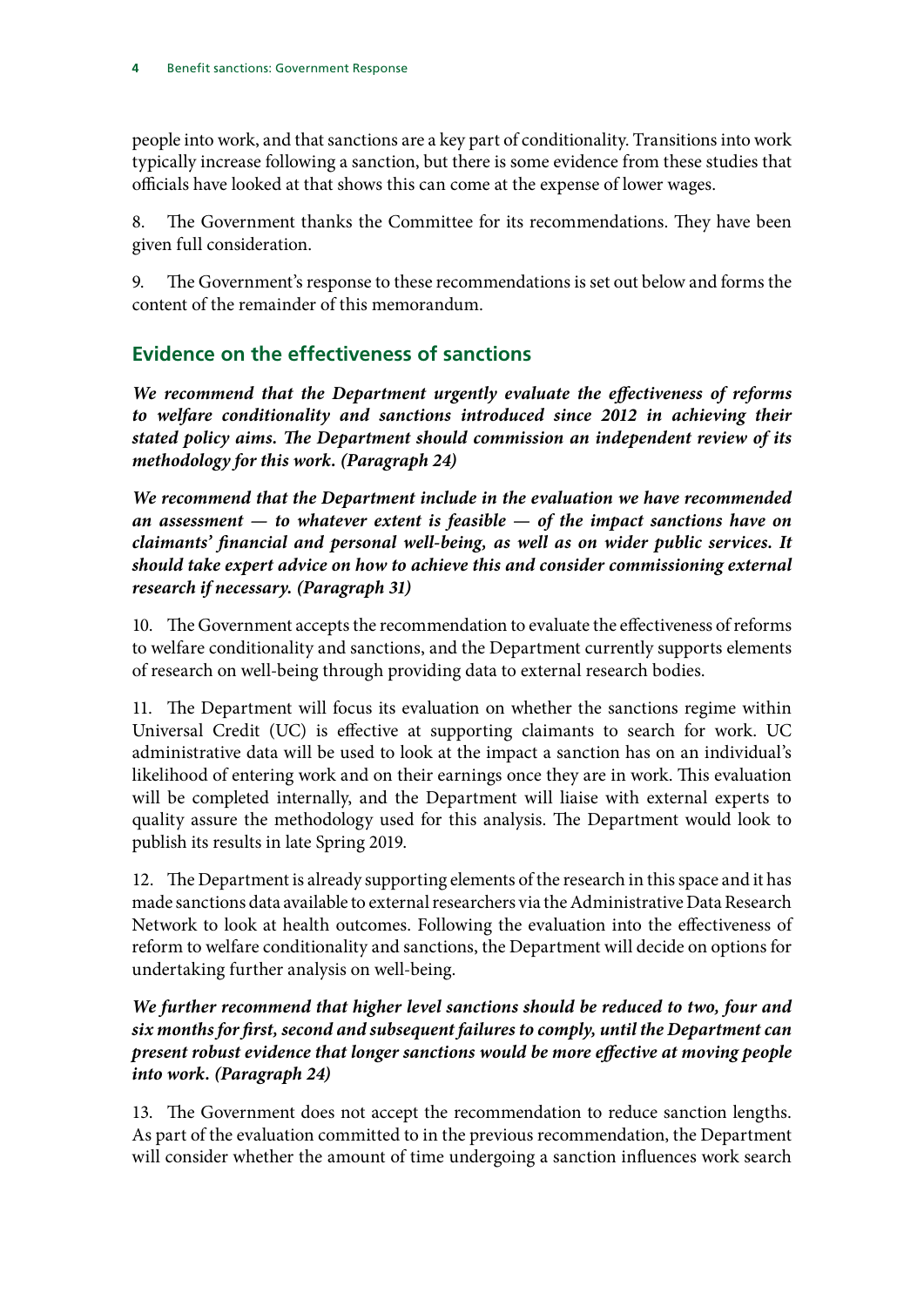behaviour. The Department will then reconsider the duration of higher level sanctions if it is possible to develop the evidence base that longer sanctions would be more effective at moving people into work as part of its wider evaluation.

14. Evidence<sup>5</sup> shows sanctions are a motivating factor in moving claimants closer to work. The Department is of the view that different types of failure to comply with conditionality should result in different lengths of sanctions, with the most severe lasting the longest.

15. The table below shows that around 90 per cent of sanctions in UC Live Service are low and lowest level sanctions.

16. Higher level sanctions are much less common, and only applied when claimants have no good reason for failures such as failing to apply for a vacancy or failing to take up work. These account for about 3 per cent of sanction decisions. It is even less common for claimants to receive more than one high level sanction in a 12-month period, and it is in these cases where higher level sanctions last more than 91 days.

#### *Sanctions Decisions by Sanction Level*

| <b>Time period</b> | <b>High</b>   | <b>Medium</b> | Low          | Lowest      |
|--------------------|---------------|---------------|--------------|-------------|
|                    | $(91 + days)$ | $(28 + days)$ | $(7 + days)$ | $(1+ days)$ |
| Aug-17 to Jul-18   | 3%            | 8%            | 82%          | 7%          |

*Note: The data used to create this table above is using Universal Credit Live Service. It does not cover Universal Credit Full Service, but the Department hopes to publish Universal Credit Full Service data when the data is available and has undergone sufficient quality assurance to ensure it is robust. (Source: Stat-Xplore)*

17. Since August 2015, 42 per cent of completed UC sanctions (including Live and Full Service) lasted four weeks or less, and a further 40 per cent lasted between 5 and 13 weeks.<sup>6</sup>

## **Vulnerable claimants**

*The evaluation we have recommended must include an assessment of the role played by conditionality and sanctions in improving employment outcomes for lone parents. If a robust causal relationship is not found, there would be a strong case for the Department*  to end conditionality and sanctions for this group. In the meantime, the Government *should amend regulations to ensure that a sanction rate of 20% applies to any claimant who is the responsible carer for a child under the age of five, or a child with demonstrable additional needs and care costs. (Paragraph 37)*

18. The Government agrees to complete research on the impact of conditionality on lone parents as part of the wider evaluation on the effectiveness of conditionality and sanctions but cannot, before then, accept the recommendation to lower the sanction rate for lead carers.

<sup>5</sup> <http://ftp.iza.org/dp4509.pdf>

<sup>6</sup> [https://assets.publishing.service.gov.uk/government/uploads/system/uploads/attachment\\_data/file/755742/](https://assets.publishing.service.gov.uk/government/uploads/system/uploads/attachment_data/file/7557) [benefit-sanctions-statistics-to-july-2018.pdf](https://assets.publishing.service.gov.uk/government/uploads/system/uploads/attachment_data/file/7557)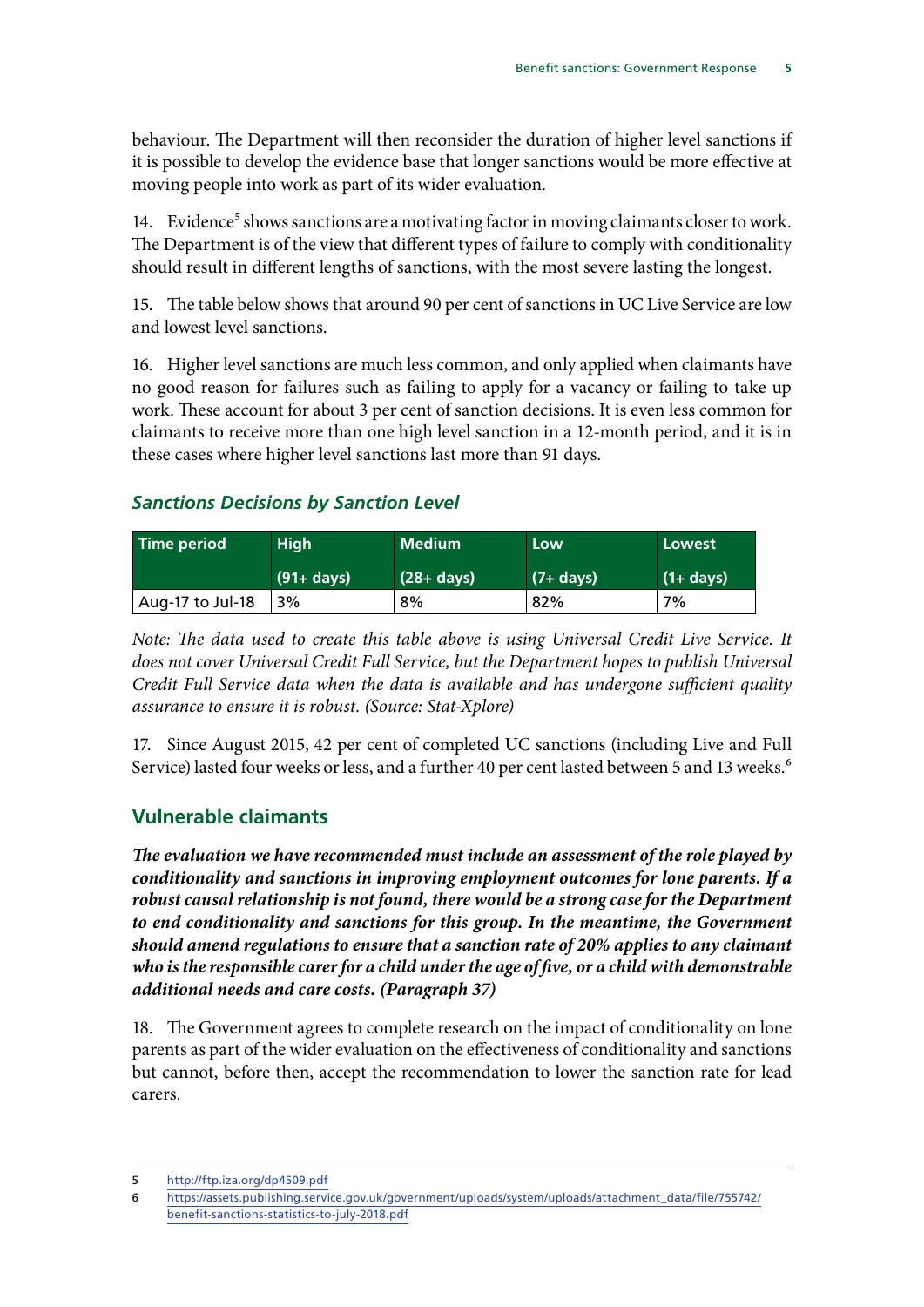19. It is important to note that not all lone parents are subject to conditionality. Lone parents with a child under the age of one continue to not be subject to any work-related requirements, and lone parents with a child up to the age of two are asked only to engage in periodic Work Focussed Interviews so they can begin to think about their plan for future work. All other work related activities would be voluntary and claimants will not be sanctioned if they fail to complete these. Those looking after children, of any age, with additional needs are likely to either have no requirements, or have these limited to fit with their caring responsibilities. Where requirements are set, those lone parents (or, in a couple, lead carers) with children up to the age of two would already experience a lower sanction reduction rate than other groups.

20. Furthermore, sanctions are applied in a way that protects the vulnerable. They only affect a proportion of a UC claimant's standard allowance. Payments for essential costs, such as for children, are not touched.

21. Evidence on the impact of conditionality on lone parents is contained in the Lone Parents Obligation impact assessment published in July 2013.<sup>7</sup> This assessment showed that nine months after having introduced conditionality to lone parents, it increased the proportion in work by 8 to 10 percentage points.

22. Based on this evidence, in 2017 the Department increased conditionality and support for lead carers with children (including lone parents) below compulsory school age so that generally where their youngest child is aged 2, they are asked to start preparing for work, and then expected to be available and looking for work when the child turns 3.

23. At the same time additional safeguarding measures ensure that conditionality requirements placed on those with pre-school age children are proportionate to their childcare responsibilities. This includes a cap on the number of hours of work related activity expected, to recognise that they are caring for a pre-school age child, and to fit with the childcare offers available. These include: - both free childcare available for disadvantaged children aged 2 and all three and four year olds; and, as part of Universal Credit, working parents can claim back up to 85 per cent of eligible childcare costs for children and use the Flexible Support Fund if they struggle to pay the initial month's cost up-front.

24. As the Committee recommends, the Department will commit to looking into the impact of this extension of conditionality on work outcomes as part of the evaluation in the previous recommendation.

25. It is therefore the Department's view that the sanction reduction rates should remain as they are unless and until further evidence shows a different rate would better support lone parents into work.

*We recommend that the Department review any guidance or restrictions on working practices, including information sharing, between personal advisers and work coaches for care leavers. It should follow successful examples of joint protocols already in place and, in particular, should consider:*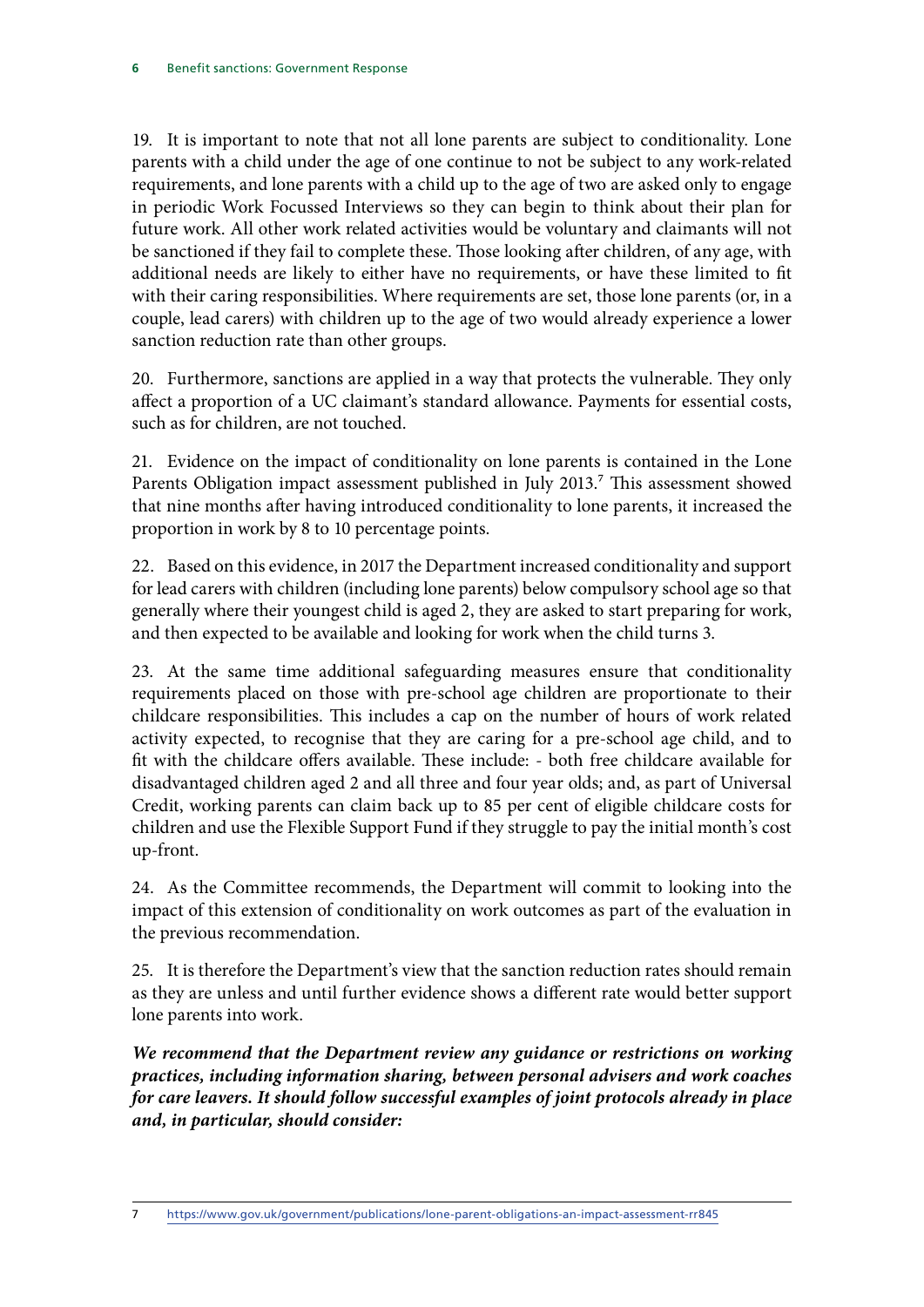- (a) *requiring work coaches never to apply a sanction until they have made contact with the claimant's personal adviser and taken into consideration the information they receive; and*
- (b) *enabling care leavers to give consent for their work coach to discuss any matter regarding their benefit claim with their personal adviser for a specified period of time. (Paragraph 46)*

26. The Government accepts this recommendation. It will complete this work in addition to what the Department is currently doing to improve support for care leavers. Jobcentre Plus districts already work closely with their Local Authority care leaving teams to put in place protocols and processes to support care leavers needing to claim benefits. The protocols include details on:

- the advance claim process whereby Local Authorities notify Jobcentre Plus of young persons leaving care one month prior to their 18th birthday. This will include details of their personal adviser (in England and Wales), or any other support worker known to be involved with the individual claimant, where appropriate;
- information sharing agreements for the young person to give consent for their work coach to discuss any matter regarding their benefit claim with their personal adviser; and
- how Jobcentre Plus and the Local Authority care leaving team will work together to support care leavers including relevant contact details for the personal adviser and work coach to contact each other as appropriate.

27. The Department will review these to ensure that they are robust and will also continue working with the Department for Education and Local Authorities to encourage the take up of protocols locally, where they are not already in place.

28. In addition to this, local processes will be put into place to ensure contact is made with the young person's personal adviser in the event of a sanction being considered. This will allow all relevant information to be taken into account.

29. The Department will also improve awareness on safeguarding amongst frontline staff by using internal communication activities, like senior leaders calls, together with the Department's internal website and the upskilling of Jobcentre staff by their Single Point of Contacts. This will be in place by late Spring 2019, and will not only increase understanding of the challenges care leavers face but also the support that is available for this group. Existing guidance allows staff to proactively disclose information to third parties, such as social services or the police, where they are satisfied a vulnerable person faces risks to their welfare or safety. This would include care leavers facing a possible sanction.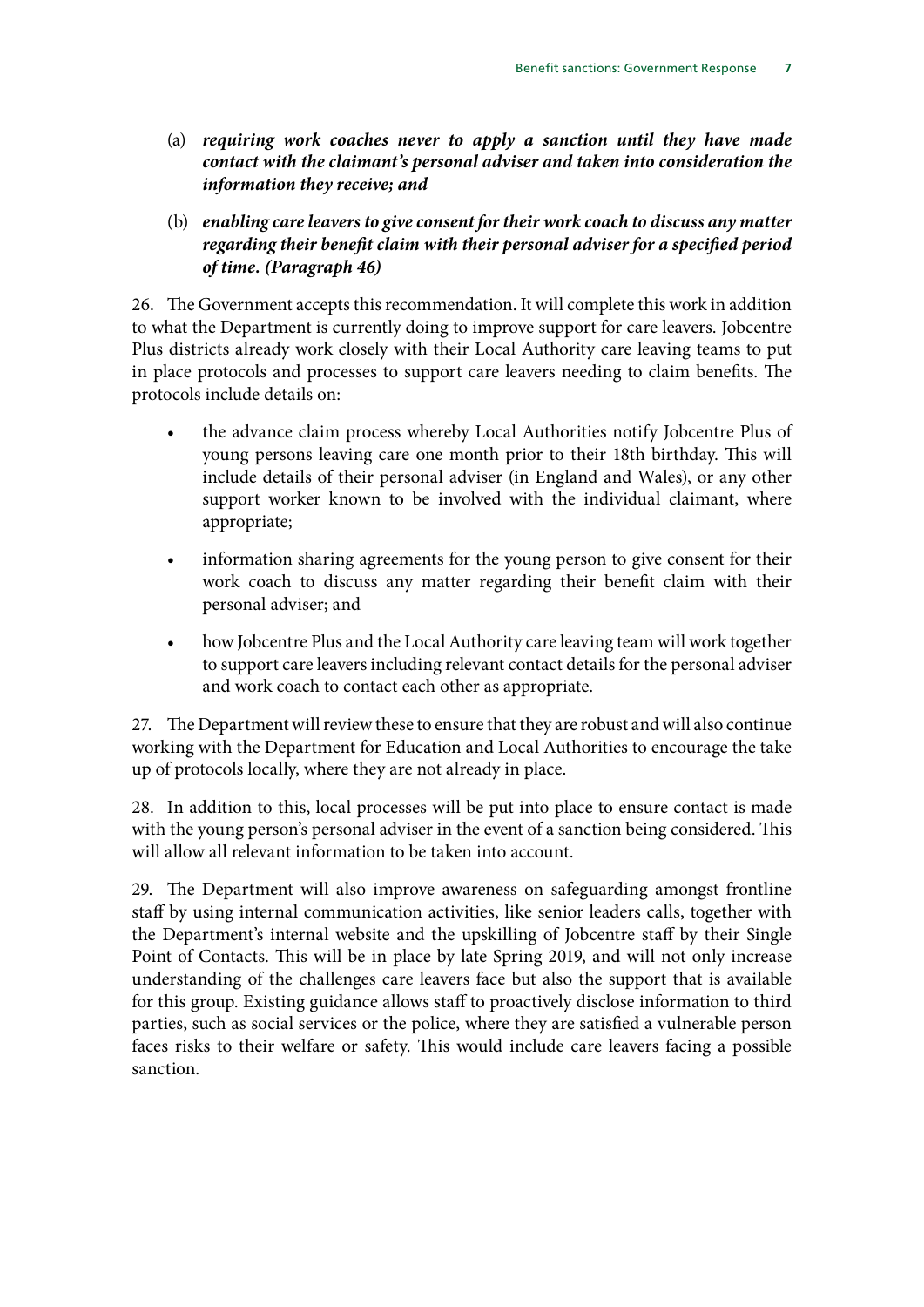#### *We further recommend that:*

• *care leavers under the age of 25 — in line with thresholds for the national minimum wage — only ever lose 20% of their benefit if sanctioned. This provision should be included in the amendment to regulations we have recommended the Government introduce in relation to responsible carers of young children; (Paragraph 47)*

30. The Government does not accept the recommendation to reduce the sanction reduction rate to 20 per cent for care leavers up to the age of 25 but it will consider what changes could be made to lower the rate. The Department will write back to the Committee before the end of 2019 once this has been fully explored.

31. The Department recognises that care leavers experience particularly challenging circumstances and are a group with complex needs and vulnerabilities. The Department has a range of support on offer in Universal Credit (UC) to help care leavers prepare for and move into work but for them to be successful, it is key that they engage with it. Sanctions help motivate care leavers to engage with this support and, as such, any decrease in the sanction reduction rate must continue to provide this motivation.

#### *And the Department introduce a specific marker for care leavers under Universal Credit to enable it to identify and monitor their experiences within the benefits system, including sanctions. (Paragraph 47)*

## *We recommend that the Department introduce a marker for disability under Universal Credit. (Paragraph 52)*

32. The Government does not accept the recommendation to introduce markers in UC as the use of pinned notes is the alternative, better method of recording complex needs. As we have stated previously to the Committee<sup>8</sup> about Universal Support, pinned notes were trialled to ensure key profile notes are instantly visible to all staff when helping a claimant. The trial was positive and was rolled out nationally. Previous markers in the Labour Market System relied heavily upon manual input and were largely static, so this same approach is unable to mirror the claimant's circumstances throughout their journey on UC. Markers can therefore present challenges when recording data.

33. Pinned notes build knowledge about the claimant through the claimant profile notes page. Also, pinned notes are used to support staff in managing and identifying relevant experiences and circumstances of individual claimants. The Committee in their report acknowledge that pinned notes are "a good way for work coaches to communicate better the circumstances surrounding someone's claim". As they are used frequently for driving conversations with claimants, work coaches have the opportunity to review and update the information in pinned notes more often than in markers.

34. The Department continues to develop its approach to capturing accurate, aggregate data on claimants, including care leavers and claimants with disabilities. This work is ongoing and has been prioritised for the current UC development phase. The Department will report back to the Committee with an update on its progress in late Spring 2019.

<sup>8</sup> [https://www.parliament.uk/documents/commons-committees/work-and-pensions/Correspondence/FF\\_US%20](https://www.parliament.uk/documents/commons-committees/work-and-pensions/Correspondence/FF_US%20Lett) [Letter\\_191018.pdf](https://www.parliament.uk/documents/commons-committees/work-and-pensions/Correspondence/FF_US%20Lett)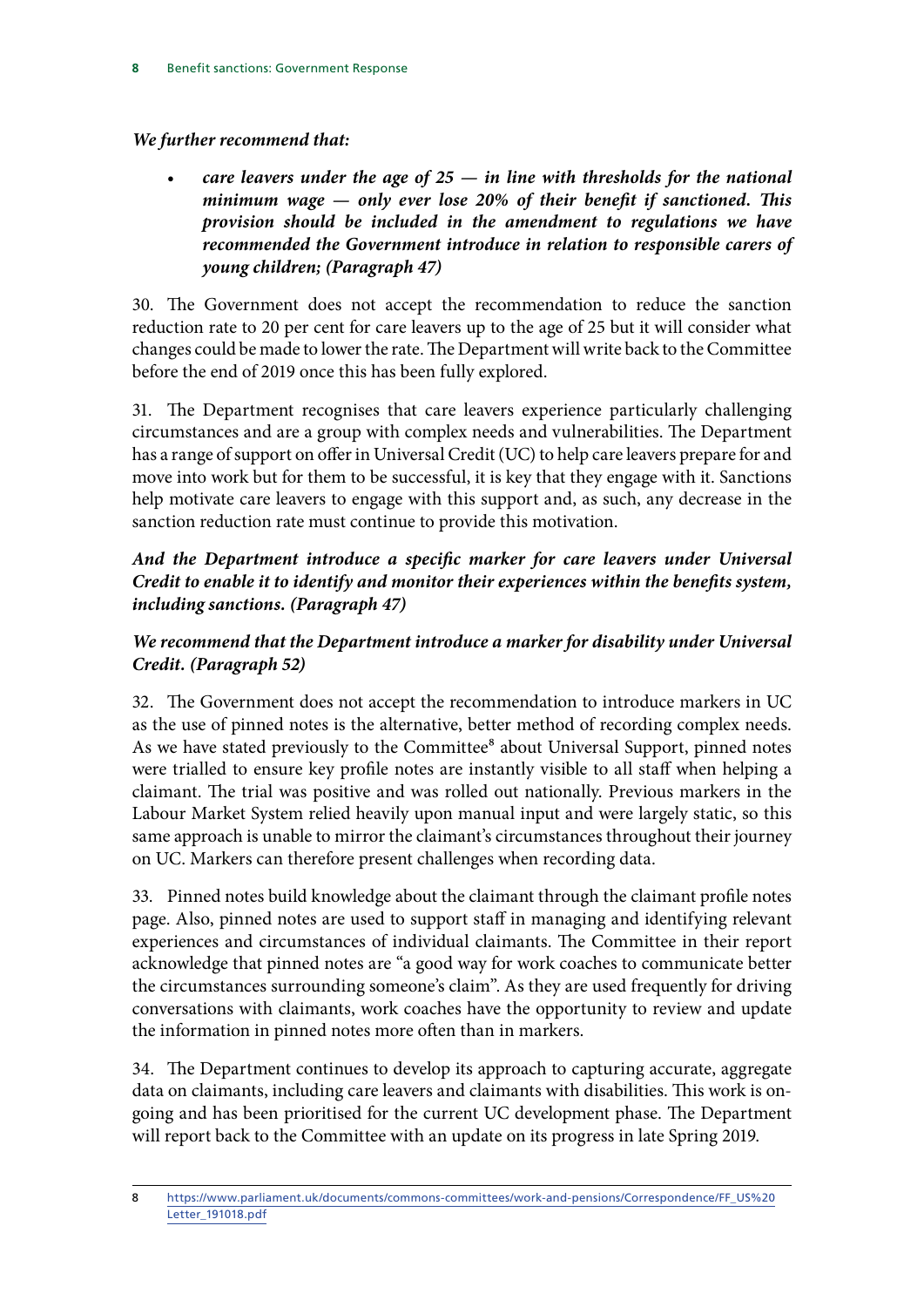*We recommend that the Department immediately exempt the following groups from conditionality and sanctions:*

- *any claimant assessed by a Work Capability Assessment (WCA) to have limited capability for work;*
- *claimants not found to have limited capability for work as a result of a WCA, but who have an impairment or health condition, including mental health, and who present a valid Fit Note stating that they are unable to work; where a valid Fit Note can be issued by a health or social care professional and should be presumed to continue for a set period unless there is a good reason to think that someone's health has improved;*
- *Universal Credit claimants awaiting a Work Capability Assessment who present a valid Fit Note stating that they are unable to work (as above).*

#### *We further recommend that the Government bring together experts and third sector representatives to consider how voluntary employment support could best be provided to these groups of claimants. (Paragraph 63)*

35. The Government partially accepts this recommendation. Whilst the Department does not agree to immediately exempt the claimant groups as recommended, it can offer an alternative option. The Department will bring together key representatives from the sector to explore options further on how we engage claimants in provision and conditionality.

36. The Department will explore the possibility of a Proof of Concept (PoC) for a general policy that conditionality would not be imposed on claimants before their WCA and those assessed as having Limited Capability for Work. It would remain the responsibility of the work coach to consider each case individually to decide whether to follow the general policy or whether relevant work-related requirements should be imposed. Work will be done with analysts and stakeholders to develop clear outcome measures and success criteria. The Department will aim for this PoC to take place in Summer 2019.

37. The Department does not agree to exempt claimants who have been found 'fit for work' at their WCA but continue to present a 'Fit Note' (signed by a GP providing evidence of a claimant's health condition or disability). This would undermine the WCA process and create a loophole whereby claimants could avoid conditionality indefinitely despite being 'fit for work'. This could in turn increase demand for 'Fit Notes' from health care professionals *—* usually extremely busy GP surgeries.

38. Claimants who have been found 'fit for work' following a WCA continue to have their work related activities tailored to their individual needs and abilities, based on what the work coach considers to be reasonable in light of their health condition.

39. If a claimant presents new medical evidence to support either a condition that is different from the one on which the WCA decision was made, or a deterioration in their condition, the condition is treated as a new period of sickness. The claimant then has conditionality switched off for the first 14 days, following which they will only have reasonable work-related requirements imposed. They are re-referred for a WCA as appropriate, and are not expected to be available for work.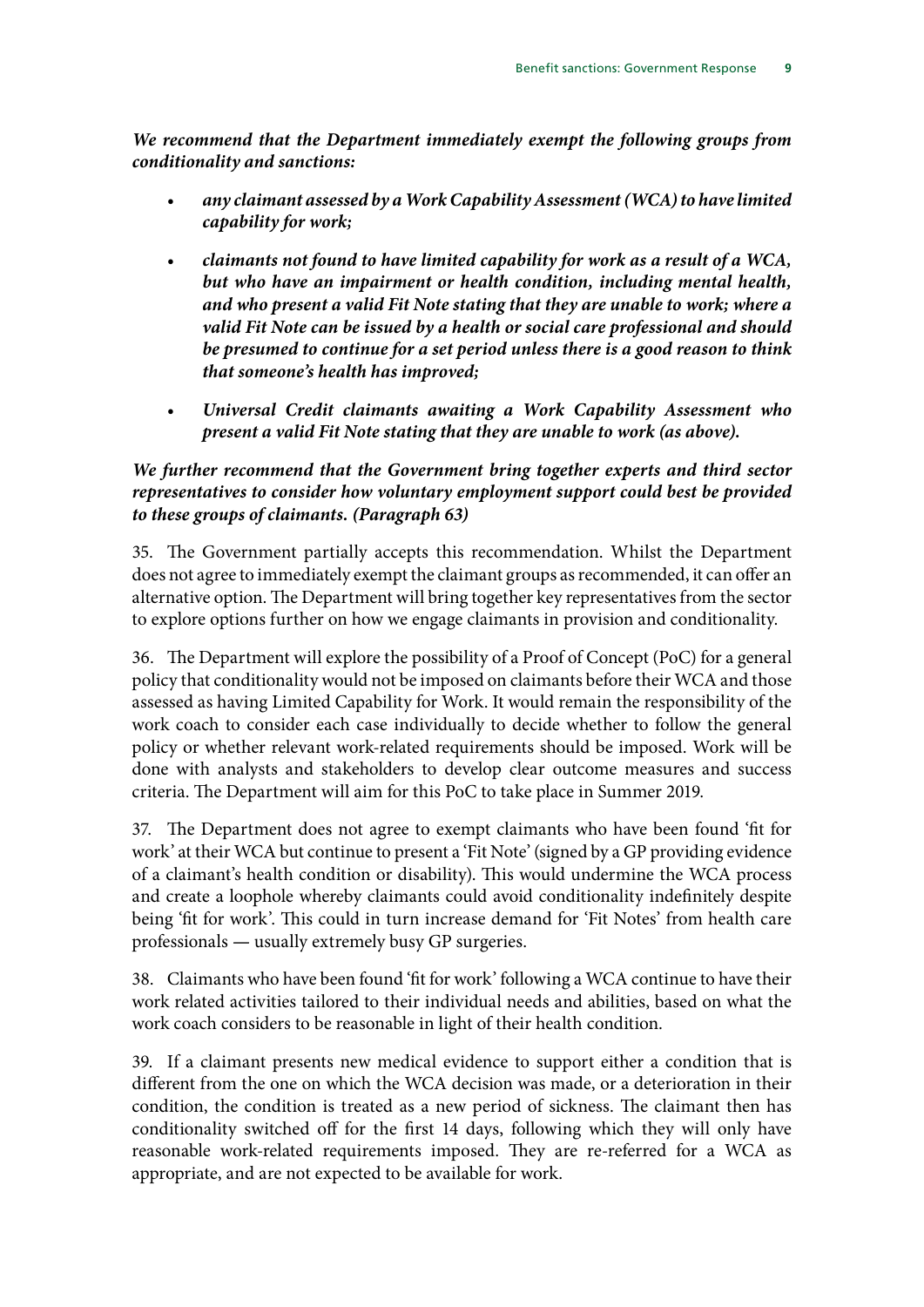40. The Department will continue to invest in work coach capability to ensure that they understand the policy and feel confident using their discretion to tailor work related requirements, including applying easements, setting voluntary requirements and 'switching off' if appropriate.

41. The majority of the Department's provision already aims to engage with disabled people on a voluntary basis. The claimants listed in this recommendation potentially have voluntary access to all or most relevant Department for Work and Pensions employment programmes, subject to individual programme eligibility criteria.

42. The Department engages regularly with a variety of disability charity organisations regarding the running of current employment programmes and will continue to consult claimants, experts, third sector representatives and other informed stakeholders as it develops its employment support offer. For example, as part of the Enhanced Support Offer, work is being done with a group of disability organisations on a project in order to better understand the drivers and barriers to customer engagement with Department for Work and Pensions support. The Department also regularly engages with the Disability Charities Consortium and the All Party Parliamentary Group on Disability, amongst others, and agrees to continue to bring together experts and third sector representatives in future.

# **Universal Credit and sanctions**

*We recommend that the Department does not proceed with its policy of applying conditionality and sanctions to in-work claimants until Universal Credit has been fully rolled out. Even then, the policy should only be introduced on the basis of robust evidence that it will be effective at driving progress in work. In the meantime, it should focus its efforts on understanding better:*

- The frequency and nature of support that is most effective to encourage in*work progression; and*
- *The additional training and support work coaches need to deliver this programme successfully, including developing an understanding of how structural barriers for both employees and employers might affect in workprogression. (Paragraph 77)*

43. The Government partially accepts this recommendation. The Department agrees that the policy should be evidence-based and is committed to taking a cautious approach, building the evidence about what works before rolling out any substantial in-work offer. The Department does not agree to commit to waiting for UC roll out to be complete before implementing the policy.

44. UC provides the opportunity, for the first time, to support those who are in low-paid work to progress their earnings and fulfil their potential. This is a positive step, endorsed in 2016 by the Work and Pensions Select Committee<sup>9</sup> as "potentially the most significant welfare reform since 1948".

<sup>9</sup> [https://www.parliament.uk/business/committees/committees-a-z/commons-select/work-and-pensions](https://www.parliament.uk/business/committees/committees-a-z/commons-select/work-and-pensions-commit)[committee/inquiries/parliament-2015/universal-credit-15–16/](https://www.parliament.uk/business/committees/committees-a-z/commons-select/work-and-pensions-commit)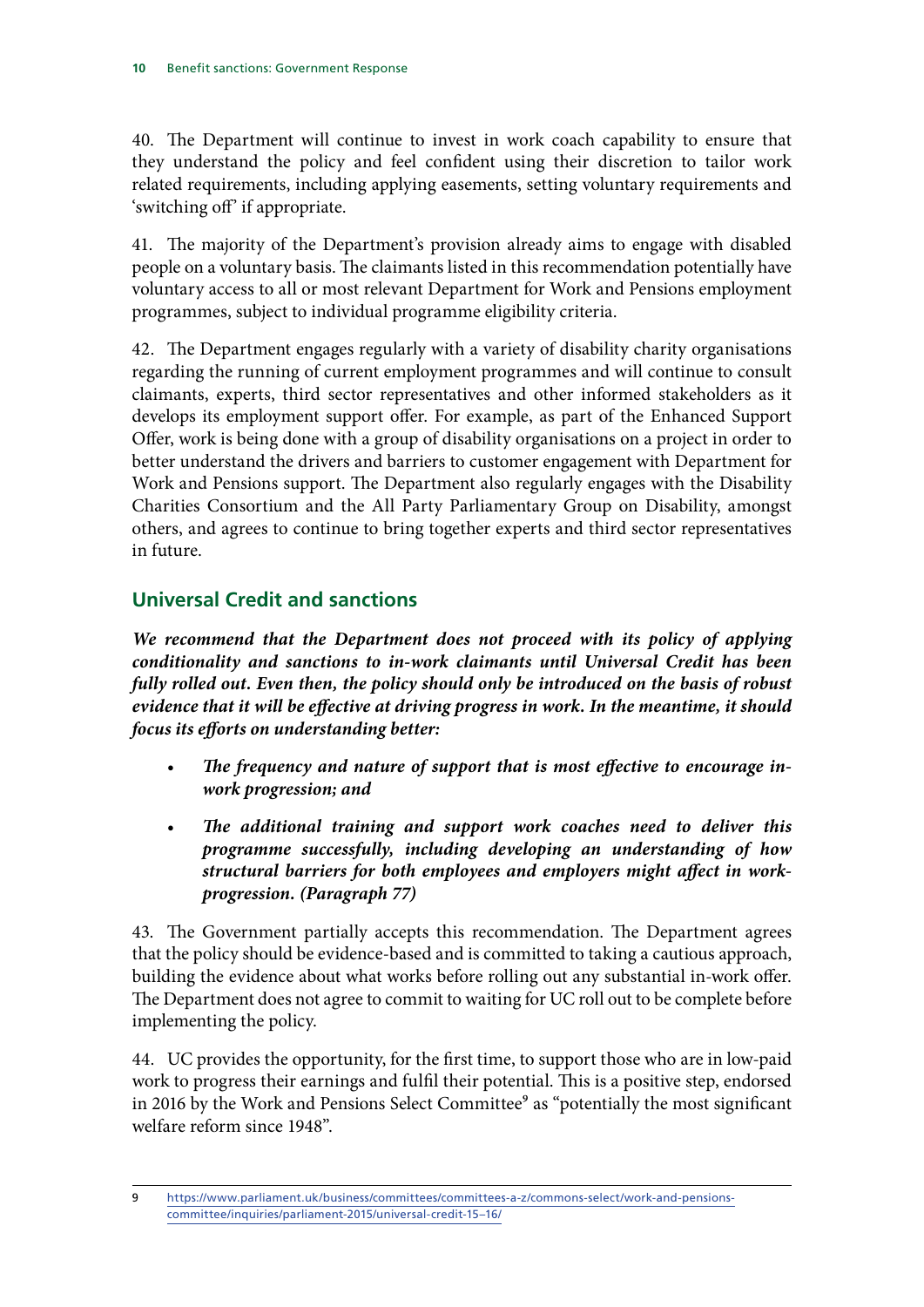45. Once UC is fully rolled out, around a million people will fall into the in-work 'Light Touch' group where conditionality, as well as other forms of support, could support these claimants into work. Claimants fall into the 'Light Touch' group if they have individual or household earnings between the Administrative Earnings Threshold (AET) and the Conditionality Earnings Threshold (CET). Conditionality is not currently being applied for these 'Light Touch' claimants, while evidence is built about what works.

46. Claimants with very low earnings below the individual or household AET (which, for an individual, is currently £338 per month – roughly 10 hours per week at the National Living Wage) - already have the same work-related requirements as those who have no earnings. Those whose individual or household earnings are sufficient to take them above their CET (which is individually set, to a maximum of 35 hours at the relevant National Minimum Wage or National Living Wage for an individual), are allocated to the 'Working Enough' group and are not expected to undertake any work-related requirements.

47. The Department has an ambitious and long-term programme of work and funding of £8m over four years has been allocated for research and analysis, small tests and larger trials. Findings from a large-scale Randomised Controlled Trial (RCT) were recently published,<sup>10</sup> which showed that more intensive support had positive impacts on earnings. There is a great deal more to do though, to fully understand the findings of the RCT, and to develop a comprehensive evidence base about what works, looking not only at conditionality but at a wide range of support approaches. Until there is a sound evidence base, the Department will not be seeking to introduce full in-work conditionality, outside any potential trialling activity. It is important that the flexibility is maintained to respond to emerging evidence about effective progression support, so the Department does not believe it should commit now to waiting until UC is fully in place before applying any conditionality in the in-work 'Light Touch' group.

48. The Department's programme of work will include developing a better understanding of our future in-work cohort in UC *—* their domestic and work situations, barriers to progression and service needs *—* and looking at a range of interventions to support this cohort. In-work progression is a new area for work coaches, and the Department agrees with the Committee that understanding structural barriers to progression for both claimants and employers is important. The Department intends to focus some of its research and testing programme specifically on enhancing work coach capability to ensure that they are provided with the tools, skills and guidance needed to provide an effective service to in-work claimants.

#### *We recommend that sanctions are cancelled when a claimant's change in circumstances means they are no longer subject to the requirement that led to their sanction in the first place. (Paragraph 82)*

49. The Department does not accept the recommendation to cancel sanctions when claimants move to different conditionality regimes.

50. Sanctions act as an incentive for claimants to engage with the support on offer and move into work. When claimants move to a certain labour market regime, for example

10 [https://www.gov.uk/government/publications/universal-credit-in-work-progression-randomised-controlled-trial](https://www.gov.uk/government/publications/universal-credit-in-work-progression-randomised-controlle)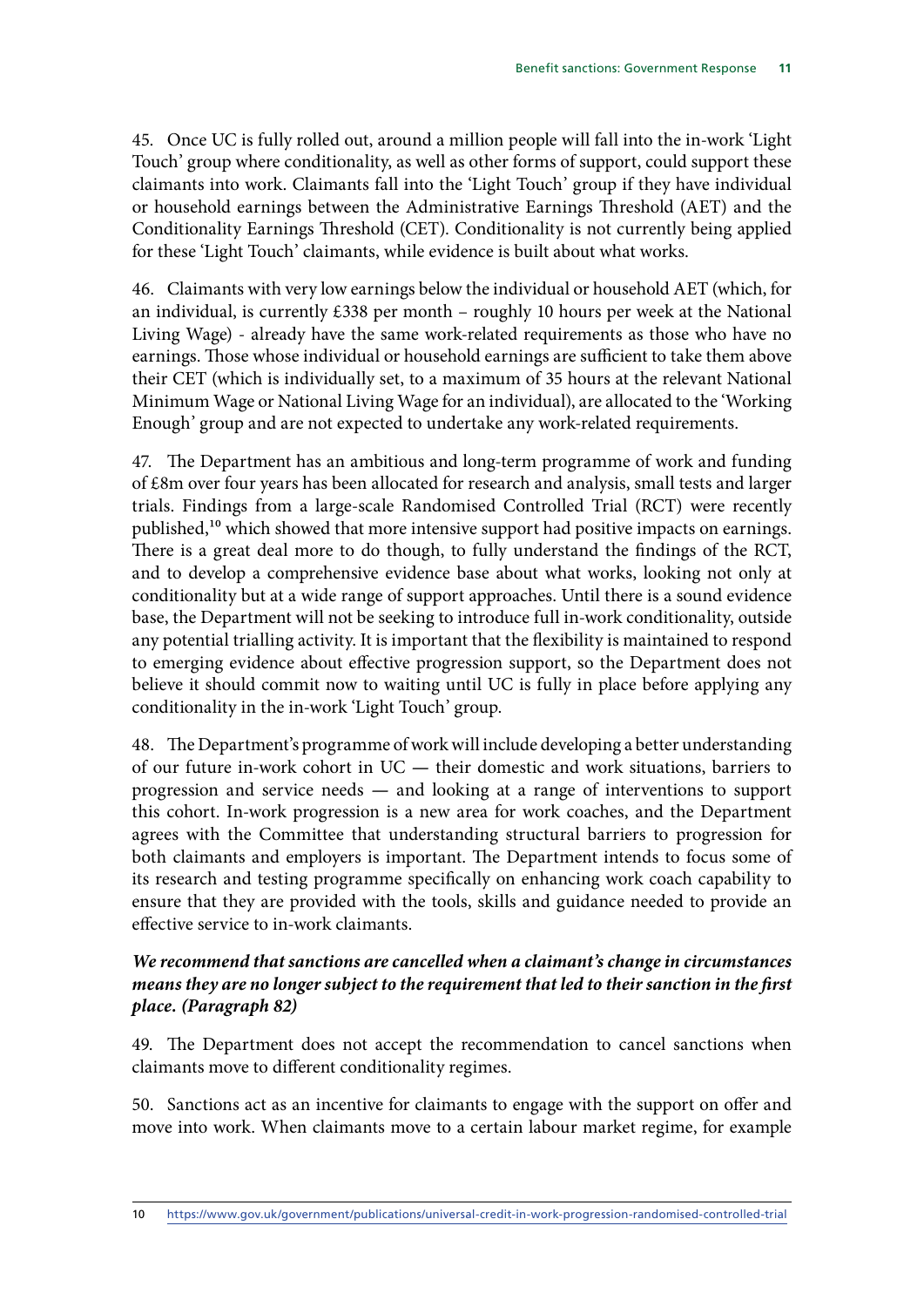'No Work Related Requirements', due to a change of circumstances, the Department adjusts the sanction reduction rate to account for these circumstances, such as caring responsibilities or being found to have Limited Capability for Work.

51. Additionally, the Department provides an incentive to remain in work as claimants with earnings over the Conditionality Earnings Threshold (CET) for six months have any outstanding sanction cancelled. If the sanction is cancelled as it is proposed, this incentive would stop being effective.

#### *We recommend that any deductions from a claimant's standard allowance are postponed when a sanction is applied, for the duration of that sanction, to ensure other elements are protected. (Paragraph 85)*

52. The Department does not accept the recommendation to postpone other deductions when a sanction is applied. Legislation provides the priority order in which deductions are taken from the UC award. When a sanction is applied, last resort deductions (for housing and fuel arrears) can also be taken up to 20 per cent of the Standard Allowance. The priority order shows that the sanction reduction is applied first, followed by any last resort deductions. This can take the total deduction amount to over 100 per cent of the Standard Allowance.

53. Last resort deductions are in the best interests of the claimant; they are taken because without them, a claimant could experience further rent arrears, eviction or fuel disconnection.

54. Instead, the Department will explore options for capping overall deductions in relation to sanctions, in circumstances where claimants have last resort deductions. The Department will write back to the Committee before the end of 2019, once this has been fully explored.

## **Setting conditionality requirements**

#### *We recommend that the Department:*

- *develop a standard set of questions that work coaches routinely ask claimants when developing their Claimant Commitment. The questions should elicit information that identifies what, if any, easements should be applied to conditionality requirements. They should be designed to cover all available easements and, together with accompanying guidance, simplify the decisions to be taken by work coaches, with the view of reducing inconsistencies;*
- *review and improve the information made available to claimants on easements available, including online and in jobcentres; and*
- *write to all jobcentres to encourage them to co-locate with local support services, particularly but not restricted to, those with expertise in homelessness and mental health. The letter should include case studies of successful pilots. (Paragraph 98)*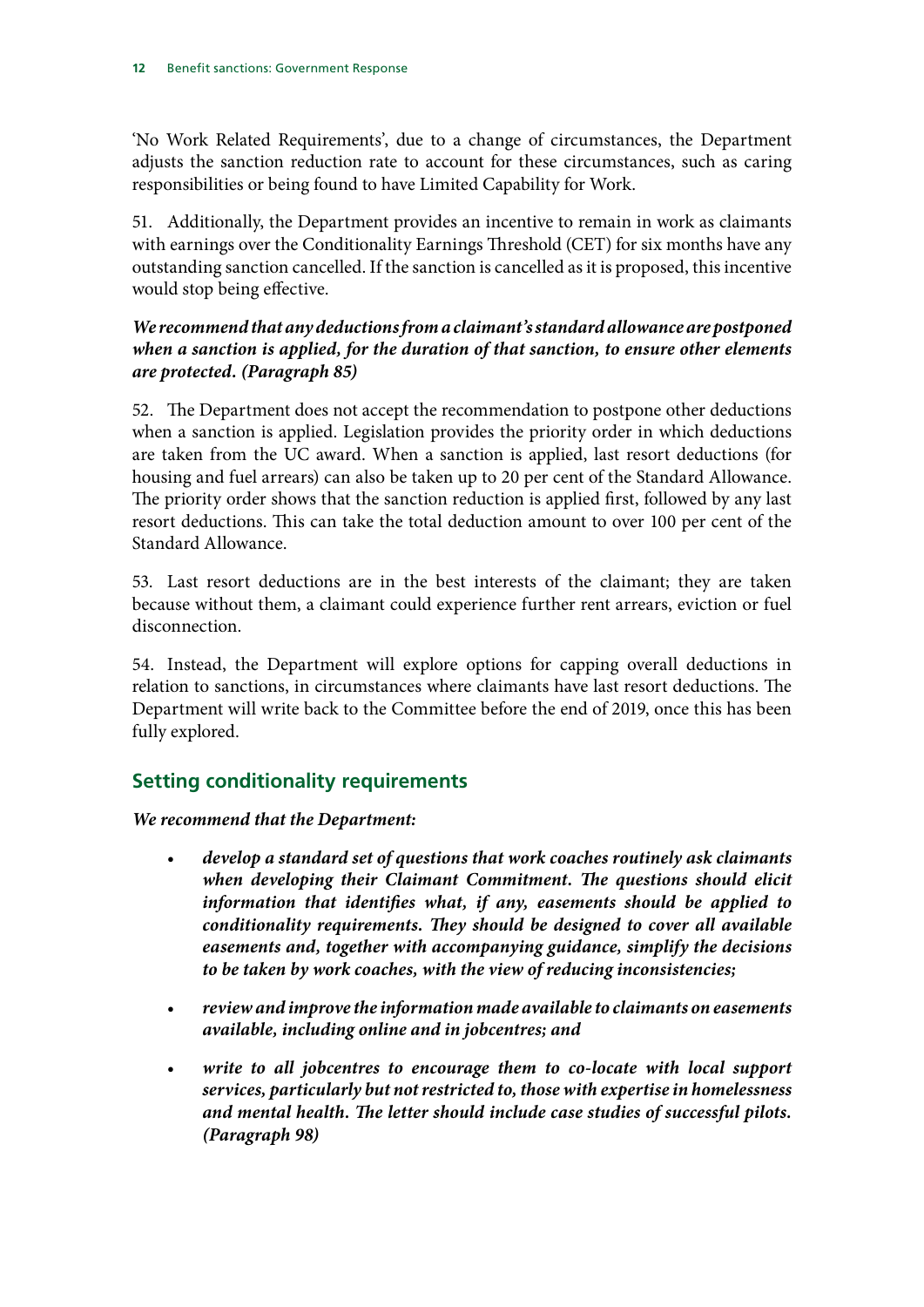55. The Government partially accepts the recommendation. The Department will action a review and improvement of information on easements, and has an alternative proposal to ensure claimants are aware of and can access available easements. Work on co-location is already on-going, and the Department accepts this part of the recommendation in principle.

56. As part of the initial claim gather and when changes occur, standard key questions identify claimant circumstances and determine conditionality that applies to each claimant. These include questions that determine some additional safeguarding measures. For example, the age of a claimant's youngest child will set a maximum cap on what can be asked of those with childcare responsibilities. Circumstances and other information that suggest further tailoring or easements may be required will trigger work coach action to discuss the impact on the claimant's capabilities or capacity. The work coach will agree with the claimant any adjustments, so that conditionality is tailored to the individual's needs.

57. Training and guidance products ensure that development and review of the Claimant Commitment must include discussion of any caring responsibilities, health conditions and any other complex circumstances that could impact the claimant's ability to meet their requirements. All work coaches receive up to five weeks of training including at least two weeks specifically dedicated to coaching skills and questioning techniques to undertake quality diagnostic interviews. Coaches learn to build rapport with claimants and identify those claimant circumstances that require further tailoring of conditionality or that result in any additional easements. Quality review checks are in place to ensure that coaches are building these into their discussions and tailoring expectations appropriately.

58. The additional easements available are of a more specific and largely more sensitive nature. For example, requirements are switched off for victims of domestic violence or those participating in drug or alcohol rehabilitation. These should not be presented as if they would apply to the majority of claimants. Rather than include these as standardised questions to be asked of all claimants, the Department will produce an information package that is provided to all claimants at the start of their claim so that they are made aware of the additional compulsory easements available, enabling claimants to recognise if these should apply, either at that point, or in the future. Work on this is already underway and this should be in place by Spring 2019.

59. In advance of the Select Committee's report on benefits sanctions, work has been undertaken to review and improve both the general guidance and learning products for coaches, case managers and service centre agents. As a part of this, the Department introduced additional learning products that focused specifically on how conditionality must be tailored to the individual claimant and all of the easements available, including the indicators and questioning techniques to identify and apply these correctly.

60. Whilst there is some information available about easements on GOV.uk, the Department agrees that this should be reviewed and improved to ensure it is comprehensive and accessible. The Department commenced this work in January 2019.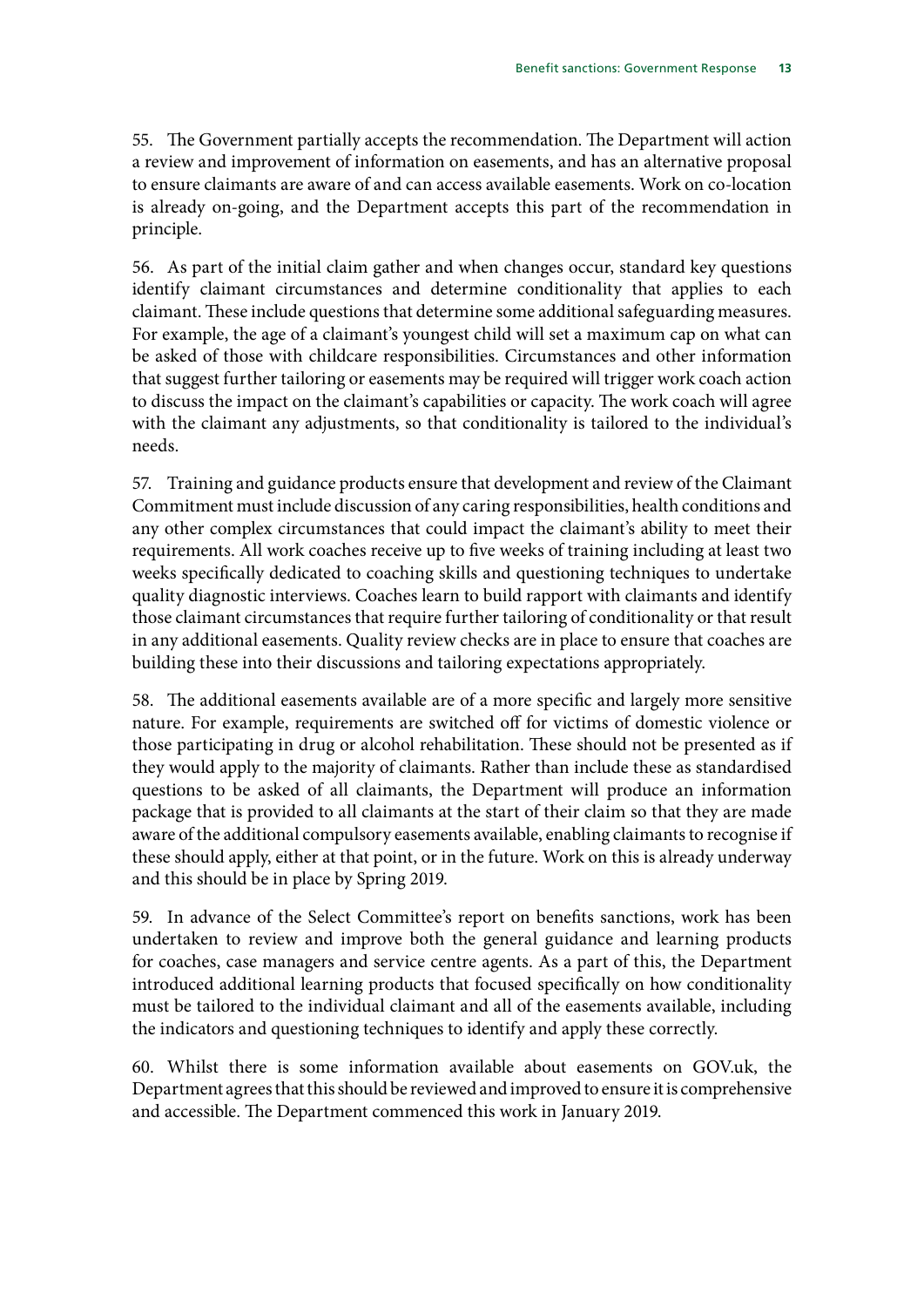61. The Department has commenced developing specific products to focus on and support vulnerable groups – for example, the recently published Universal Credit and Homeless People guide.<sup>11</sup> The Department plans to continue this approach and provide dedicated information packages on easements and other support for other vulnerable groups.

62. It is the Department's policy to proactively engage with external stakeholders and provide information through those channels that will best reach specific claimant groups. UC guidance products are regularly made available to partner organisations for comment and information. These partnerships will be used to support the development and distribution of additional products, helping to ensure these meet claimant needs.

63. With regard to co-location, the Department for Work and Pensions is permanently co-located in 88 partner organisations' sites and is actively exploring further potential opportunities.

64. The Department encourages all Jobcentre teams to consider opportunities for partnership working; it is part of normal working practice to promote this where local circumstances allow. Jobcentres are actively working in partnership with many national and local organisations, inviting them in to Jobcentre premises to deliver services, or by delivering Jobcentre services in a partner's premises on a less formal basis which we call outreach.

65. Local Jobcentre Managers have the flexibility to work alongside organisations to help meet the needs of their communities, assisting the most vulnerable claimants, including those affected by homelessness and mental health conditions. For example, Positive Directions attend Jobcentres in Wirral and provide support with mental health issues and other barriers to employment. In Newcastle, Your Homes Newcastle are co-located in the Jobcentre on a full-time basis to provide housing advice as part of the Newcastle Homelessness Prevention Trailblazer.

## **Imposing a sanction** *—* **referrals and decisions**

*We recommend that:*

- *the Department introduce regulations on what reasonably constitutes "good reason", having sought input from third sector organisations. Regulations should include, but not be restricted to:*
- (i) *failure of childcare;*
- (ii) *claimant travelling to or at work;*
- (iii) *failure of transport;*
- (iv) *health-related emergency for the claimant or a dependent;*
- (v) *unforeseen requirement to fulfil a caring responsibility;*
- (vi) *attendance at an urgent health-related appointment;*
- (vii) *tending to affairs for up to two weeks following a bereavement;*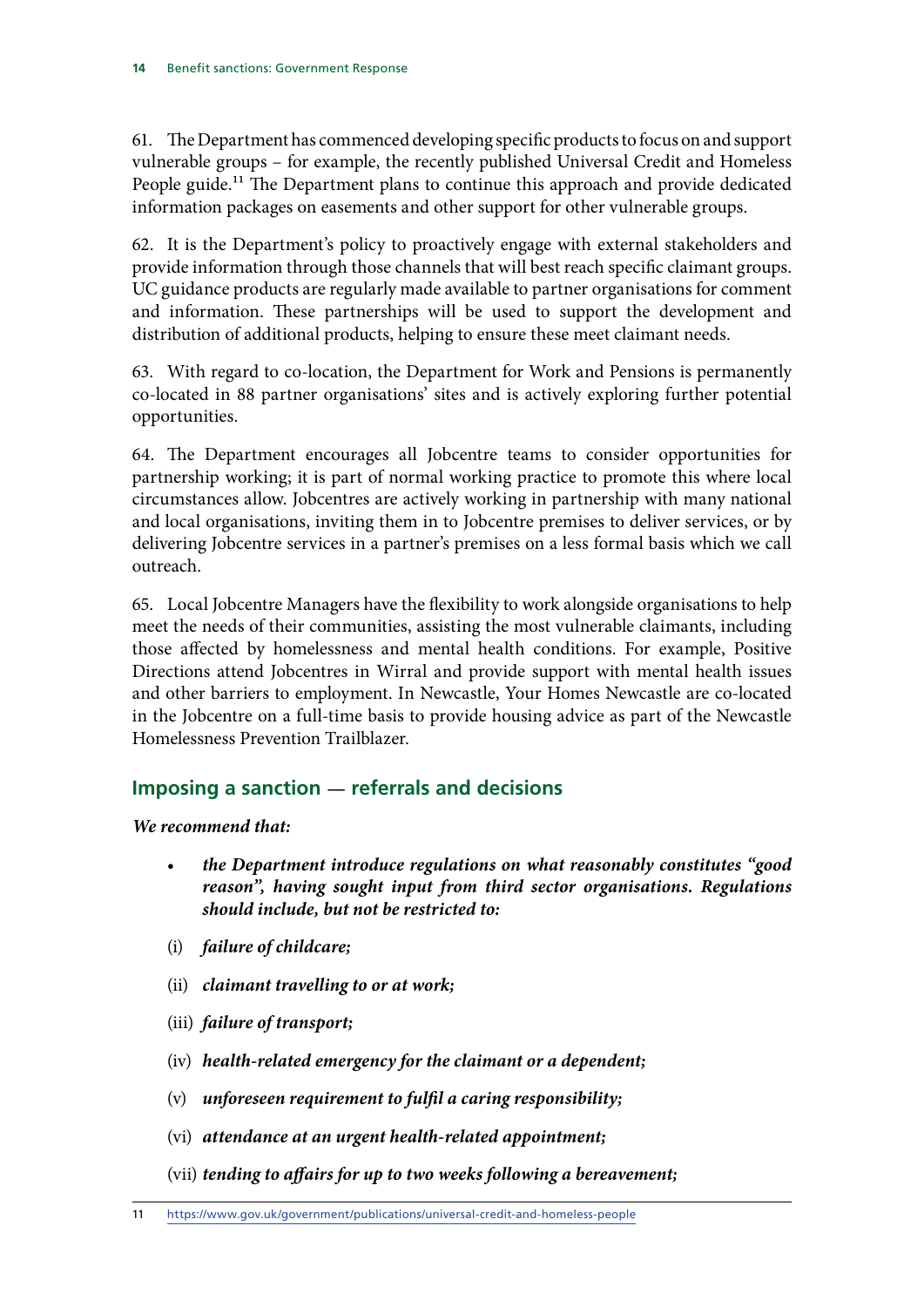- (viii) *any other situation the work coach considers reasonable; and in relation to failure to accept an offer of work:*
- (ix) *availability and cost of:*
- *childcare, and*
- *transport;*
- (x) *other caring responsibilities; and*
- (xi) *the suitability of hours demanded by the employer and available flexibility; (Paragraph 111)*

66. The Government does not accept the recommendation to introduce a definition of good reason in legislation. Flexibility is one of the key features that underpins the relationship between the Work Coach or Decision Maker and claimant in UC. When considering good reason, Decision Makers are trained to look at each situation and consider individual circumstances. To help, there is extensive guidance, including examples of where good reason could be applied.

67. Furthermore, when claimants agree their Claimant Commitment, the Department provides them with information about sanctions including the type of commitments or activities they will be expected to adhere to, depending on their circumstances and regime, and the type of sanction they can receive if they do not keep to their commitments. This information is also accessible thereafter by the claimant's own Claimant Commitment.

68. The Department is of the view that the current balance is correct because it covers a broad range of good reasons *—*including all of the examples in this recommendation – and allows for flexibility. A list in regulations could become a checklist, disadvantaging those claimants whose reasons are not prescribed and removing some of the flexibility that is so important to this aspect of UC.

69. In August, the Department sent the Select Committee an example list of good reasons that is available in the Decision Makers' guidance. This is also publicly available on GOV.  $11k^{12}$ 

#### *And any contracted provider of a mandatory work-related programme be given the ability not to refer a claimant for a sanction should the claimant provide good reason for failing to comply with a conditionality requirement. (Paragraph 111)*

70. The Government does not accept the recommendation to give providers of the Work and Health Programme (WHP) the ability to not refer a claimant for a sanction if they have given good reason. Participants in the WHP are subject to the same decision making process as those claimants being supported in Jobcentres once a referral for a sanction has been made.

71. The current process asks providers to set out any reasons they are aware of for noncompliance. Decision Makers will add to the information they gather in order to make a fact-based decision. Unlike WHP providers, work coaches in Jobcentres are able, in some

<sup>12</sup> [https://assets.publishing.service.gov.uk/government/uploads/system/uploads/attachment\\_data/file/720645/](https://assets.publishing.service.gov.uk/government/uploads/system/uploads/attachment_data/file/720645/admk2.pdf) [admk2.pdf](https://assets.publishing.service.gov.uk/government/uploads/system/uploads/attachment_data/file/720645/admk2.pdf)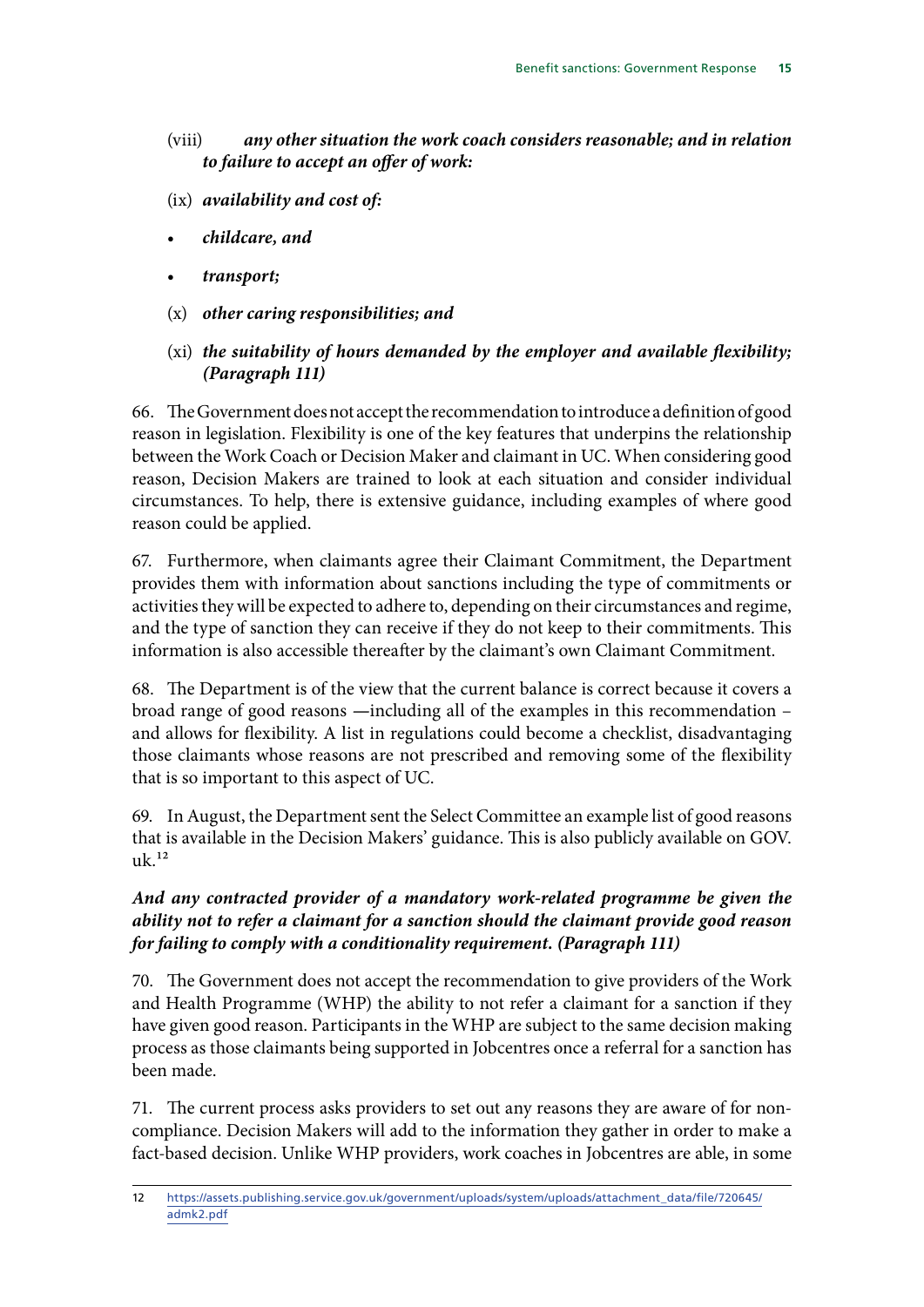circumstances, to accept good reason and therefore referral to a Decision Maker is not necessary. However, the outcome of a failure to comply with mandatory requirements is the same for claimants in Jobcentres and participants in the WHP if they provide good reason, whether a work coach makes the decision or if a provider makes a sanction referral to a Decision Maker.

72. The WHP is designed to provide intensive, tailored support for claimants who are furthest from the labour market. Most of these participants join the programme voluntarily, but there is a small minority who are required to attend on a mandatory basis. The design of the programme is such that WHP providers focus solely on providing workrelated support and as such Decision Makers make all decisions on good reason.

*We recommend that the Department commit to a timeframe for making decisions at mandatory reconsideration and appeal. It should monitor success against this target and publish the data collected in its annual report. (Paragraph 113)*

73. The Government partially accepts this recommendation. The Department will monitor performance regarding timeliness of Mandatory Reconsiderations (MRs), and will publish the data collected in its annual report, but does not commit to a target for MRs or appeals.

74. The Department's goal is to decide Mandatory Reconsiderations for sanctions and others, in the same Assessment Period that the request is received, regardless of how long there is left in the Assessment Period. In some cases, this means that the Department makes decisions on a Mandatory Reconsideration in as little as one day. The Department monitors how this is being met: internal data shows that the majority of MRs are decided by the end of the following Assessment Period. The Department is developing Key Performance Indicators to accurately measure this performance data and will take steps to publish these by Spring 2019.

75. The Department is keen to balance timeliness of decision making with quality outcomes, tailoring and personalising its approach according to the needs and capabilities of the claimant. For example, where there are health issues, the Department must take that into account on an individual basis and gives claimants time to produce evidence; despite this meaning that making such a decision must necessarily take longer. The Department does not believe that target driven cultures help drive the best outcomes for claimants in these scenarios.

76. Appeals are already mandated by Her Majesty's Courts and Tribunals Service (HMCTS) for a 28-day reply. It should be noted though that the Department has no control over timeframe to resolution as HMCTS determine when an appeal is finally heard.

*We recommend that the Department explore all options for allowing a warning, instead of a sanction, to be issued in response to any claimant's first sanctionable failure. It should set out these options in its response to our report, identify the simplest approach, and commit to introducing the necessary legislation by May 2019. The policy should be based on lessons learnt from the recently announced pilot. The Department must ensure that under both the pilot and subsequent policy reforms:*

• *the warning must be communicated clearly via the claimant's preferred method of communication, which may not be a written letter; and*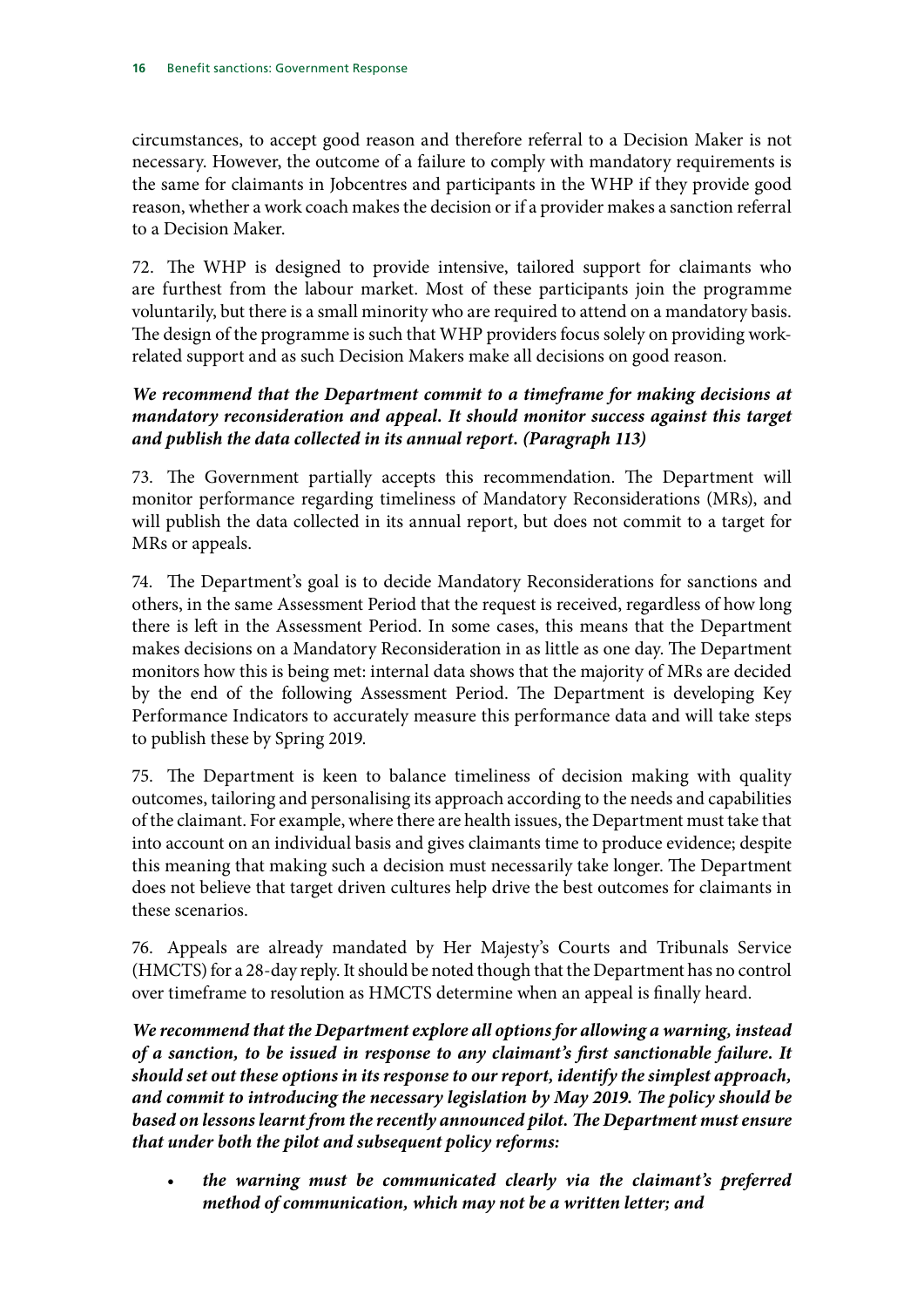• *a warning must automatically trigger a meeting between the claimant and work coach. At this meeting the work coach must ensure the claimant fully understands the rules around conditionality and sanctions. They must also review the Claimant Commitment, including considering whether any easements should be applied. (Paragraph 117)*

77. The Government partially accepts this recommendation *—* the Department will be running a Proof of Concept (PoC) of a warning system; however, this warning system will not automatically trigger a meeting between the claimant and work coach, and the Department cannot commit to introducing legislation by May 2019.

78. The first test (PoC) of a warning system is due to begin in Spring 2019. It will test claimant behaviour and Department for Work and Pensions communications following a warning instead of a sanction when a claimant fails to attend an appointment.

79. Communicating clearly with the claimant via their preferred method of communication is a key part of the warning system Proof of Concept, and this has been factored into the current design. In each case where a warning is applied, the claimant will receive a notification in their Universal Credit journal, and an explanation via their preferred method of communication and at their next appointment. For this reason, an automatic trigger for a meeting between the claimant and work coach is not currently part of the design for the warning system PoC.

80. This PoC is a first step in building the Department's evidence base on a warning system and once it has been completed, further testing on feasibility and communication is required. When there is a better understanding of claimant behaviour, the claimant journey and deliverability of a warning system, the Department will consider whether it is appropriate to introduce. The Department would like to complete this evidence base before committing to introducing legislation. For this reason, it cannot commit to introducing legislation by May 2019.

*We recommend that when a work coach refers a claimant for a sanction, they are required to include, in the information they send to the decision-maker, a recommendation on whether a sanction should be imposed. This should be based on their knowledge of:*

- *the significance of the claimant's failure to comply with conditionality;*
- *their understanding of the claimant's circumstances;*
- *their assessment of the likely impact a sanction would have on the claimant's financial and personal well-being. (Paragraph 124)*

*Based on this recommendation and the other information provided, the decisionmaker should make a "provisional decision". This decision must be communicated clearly to the claimant, together with the evidence on which it is based. The claimant should then have 30 days either to challenge this evidence or actively opt not to provide further evidence. If the claimant has not confirmed receipt the decision-maker must make further efforts to contact them. (Paragraph 125)*

81. The Government does not accept the recommendation to include information from work coaches in sanction referrals and allow claimants an additional 30 days to provide evidence of good reason following a provisional decision.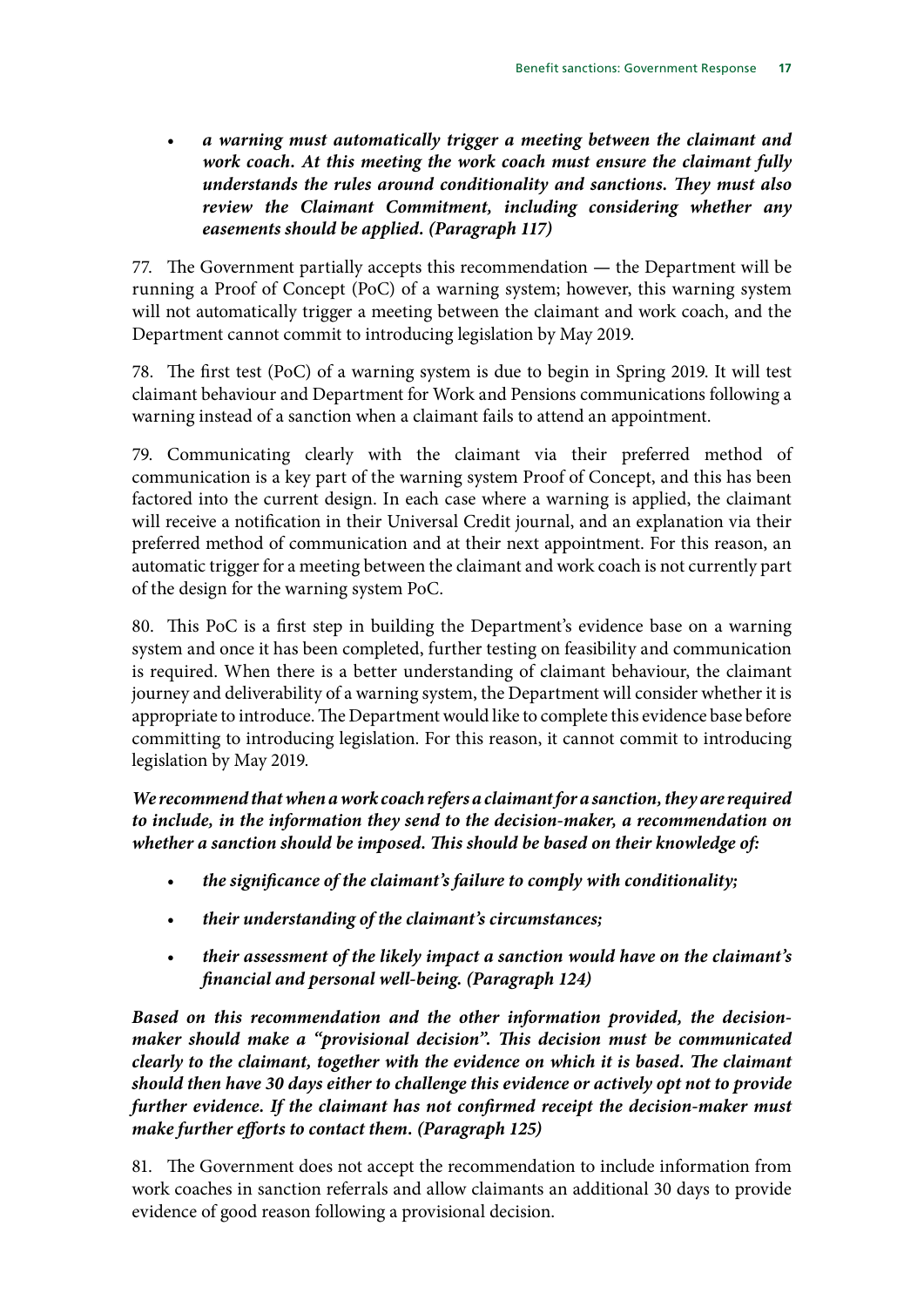82. Decision Makers are required by legislation to base their decision only on whether the evidence available shows good reason; there is no allowance for them to consider other factors.

83. Decision Makers receive specialist training and can make a judgement based on the evidence provided and any information about the claimant's circumstances that may have already been noted on the system. Decision Makers may also refer to work coaches or directly to the claimant if they consider there is a gap in the evidence and wish to find out more before making a decision. Decision Maker guidance provides several examples of claimant circumstances and how to establish good reason. Whilst these examples are not exhaustive, they demonstrate how Decision Makers should examine each case on an individual basis, taking into account known circumstances of the claimant and looking for signs of more complex needs that may not have been identified yet. This guidance is publicly available.<sup>13</sup>

84. The Department agrees that the personal circumstances of each claimant must be taken into account when making a decision on whether to implement a sanction, but considers that Decision Makers already have the capability to access this information. The process currently in place allows Decision Makers to gain insight into each claimant's situation whilst maintaining objectivity.

85. There are now Decision Makers within 40 Jobcentres across the country in addition to those located in service centres that deal solely with Failure to Attend sanction referrals. By locating these additional Decision Makers in Jobcentres, the Department aims to strengthen communication with work coaches making referrals.

86. Furthermore, a 'provisional decision' and 30-day window for claimants to challenge or opt out suggests a procedure very similar to the 'early warning system' already tested by the Department in 2016.

87. The final evaluation report<sup>14</sup> showed that only 13 per cent of claimants took advantage of the extra time to provide evidence of good reason. In around half of these cases, the evidence provided did not contain a good reason for the Decision Maker to change their decision and the sanction was applied. The majority of claimants did not use the extra time allowed to them to provide evidence.

88. Qualitative interviews with work coaches and Decision Makers indicated that the additional time allowed for claimants to provide additional evidence had very little impact on the ultimate outcomes of sanction referrals or the quantity and quality of evidence submitted by claimants.

89. Based on the findings from this Trial, the Department does not consider that implementing this system would be of impactful benefit for the majority of claimants. However, the results of the Early Warning Trial have led to the Proof of Concept for a written warning system, referred to in the response to the previous recommendation.

<sup>13</sup> [https://assets.publishing.service.gov.uk/government/uploads/system/uploads/attachment\\_data/file/720645/](https://assets.publishing.service.gov.uk/government/uploads/system/uploads/attachment_data/file/7206) [admk2.pdf](https://assets.publishing.service.gov.uk/government/uploads/system/uploads/attachment_data/file/7206)

<sup>14</sup> [https://assets.publishing.service.gov.uk/government/uploads/system/uploads/attachment\\_data/file/708126/](https://assets.publishing.service.gov.uk/government/uploads/system/uploads/attachment_data/file/7081) [jobseekers-allowance-sanctions-early-warning-trial-evaluation-qualitative-report.pdf](https://assets.publishing.service.gov.uk/government/uploads/system/uploads/attachment_data/file/7081)